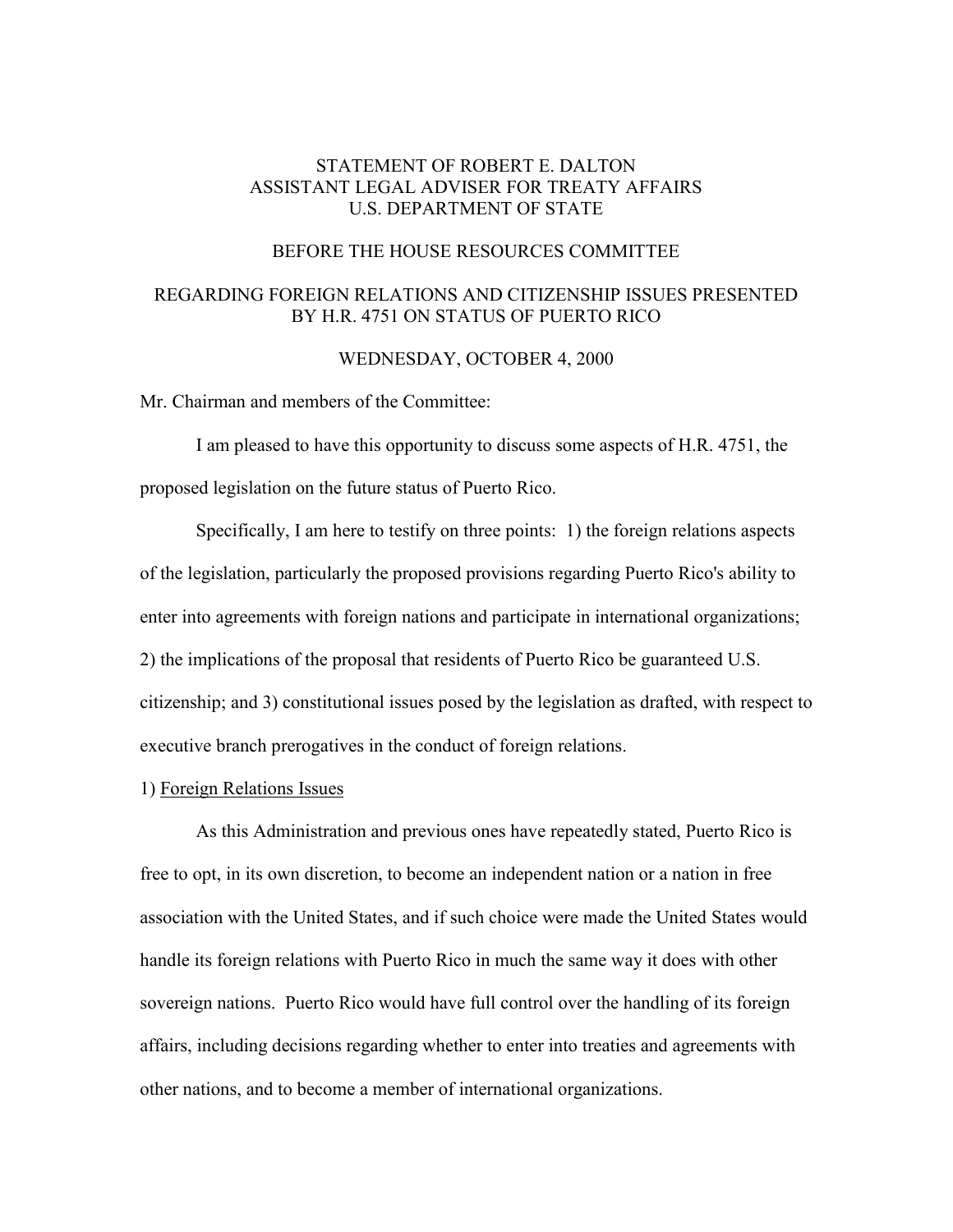The proposed legislation, however, would purport to make the Commonwealth a nation legally and constitutionally and provide it with many of the trappings of a sovereign nation, and yet at the same time would retain or create links to the United States that are inconsistent with sovereignty as that term is understood in international law. It is this hybrid nature of the arrangement contemplated in the legislation that renders the arrangement untenable as a functional matter. I will now address some of the specific reasons for this conclusion.

Under our system of government, the conduct of foreign affairs is constitutionally vested solely in the federal government. The exercise of a parallel and co-existing foreign affairs authority by a sub-federal unit of the United States would not only be unconstitutional, but retrogressive and impractical as well. The existing U.S. territories and commonwealths have different relationships with the Federal Government in terms of the degree of autonomy they exercise in the conduct of domestic affairs.

But a few general principles apply to all of them with respect to the conduct of foreign affairs. Just as with the States of the Union, there are many types of foreign activities in which a U.S. territory or commonwealth may choose to engage. Indeed, activities such as trade promotion and participation in cultural and sports events can be beneficial to the United States as a whole. At the same time, however, the Federal Government is responsible internationally for the affairs of the territories and commonwealths in precisely the same manner as for the States of the Union. The Federal Government is held responsible for meeting commitments relating to them and for ensuring that the obligations of other nations towards them are met. The efficacy of U.S. international relations accordingly depends upon the foreign activities of territories and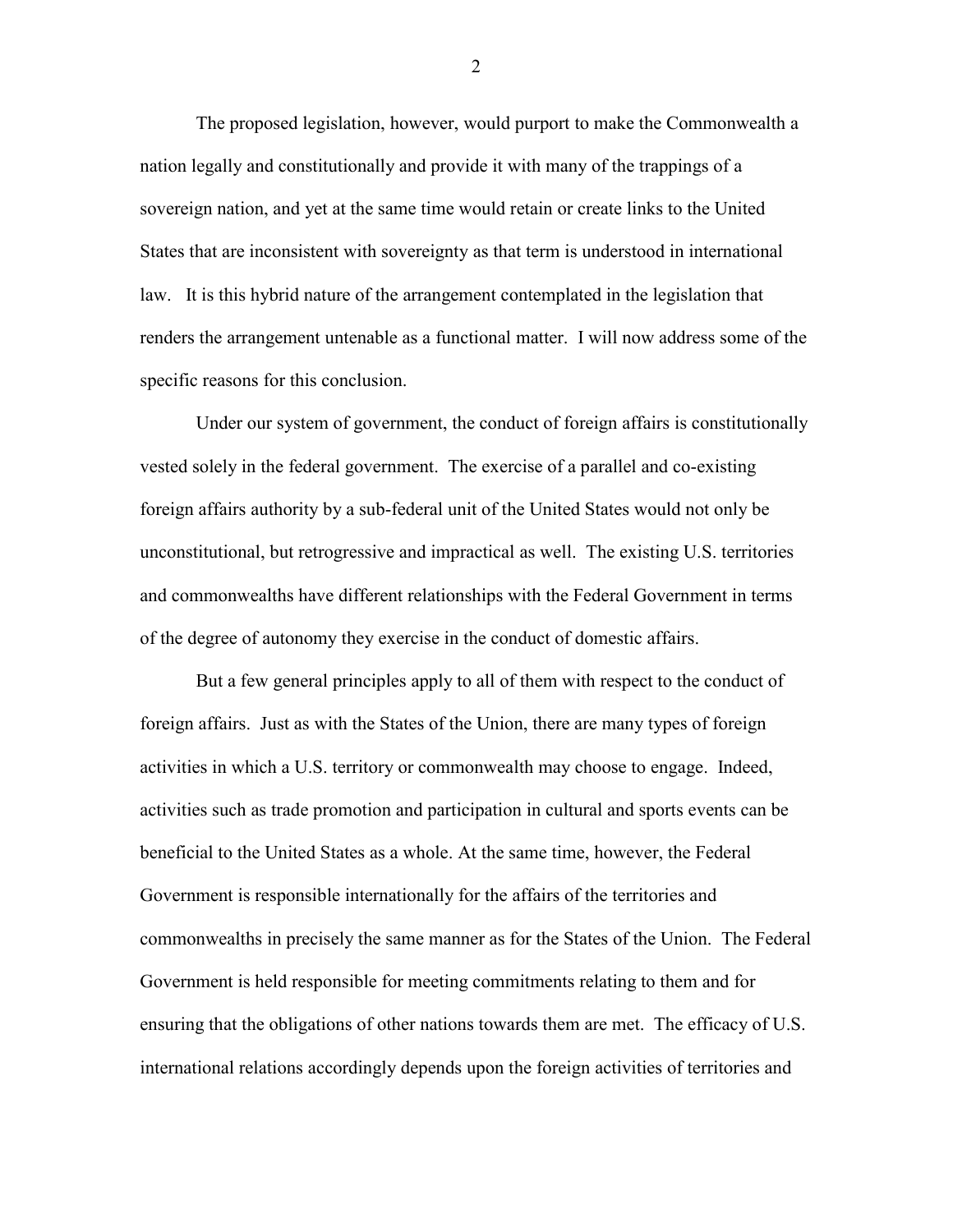commonwealths, as well as of the States, fitting within the framework of an overall United States foreign policy. This point was central in the recent Supreme Court decision in the case of Crosby v. National Foreign Trade Council, 530 U.S. (2000), in which the Court struck down a Massachusetts state law that barred state entities from buying goods and services from companies doing business with Burma, on the grounds (inter alia) that such law limited "the plenitude of Executive authority" by the federal government in the implementation of sanctions against Burma.

Not every foreign commitment must always apply in identical fashion to each of the territories and commonwealths as well as the States; there are in some instances considerations of local interests, geography, historical and cultural ties, and the like, which warrant application of certain arrangements with foreign governments to one or more of the territories or commonwealths and not to the States, or vice versa. But what is essential ultimately is that the component parts of U.S. foreign policy form a coherent and internally consistent whole. This cannot be accomplished if areas that are within U.S. control, or that are populated principally by U.S. citizens, conduct their own foreign affairs. It benefits neither the United States as a whole nor the territories and commonwealths if the United States is perceived as speaking with many, inconsistent voices internationally.

 The founding fathers -- based on unhappy lessons learned under the Articles of Confederation -- wisely recognized this in framing our Constitution. The conclusion of international agreements, for example, is one of the most basic functions of foreign policy, and the framers emphasized the exclusive authority of the Federal Government with respect to foreign policy functions by inserting the following prohibition in Article I,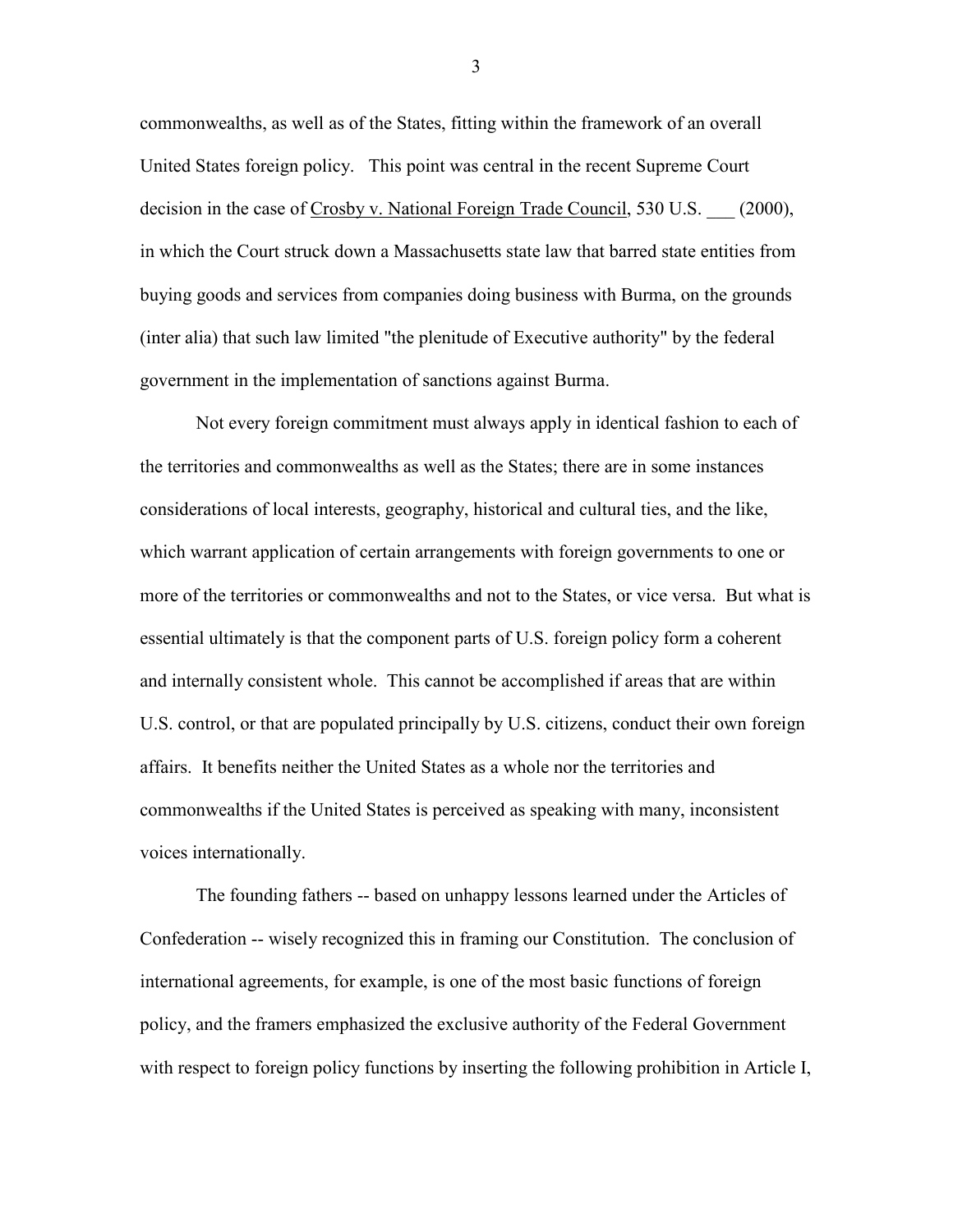Section 10, Clause 1 of the U.S. Constitution: "No State shall enter into any treaty, alliance, or confederation." Clause 3 of that Section further provides: "No State shall, without the Consent of the Congress, enter into any Agreement or Compact with another State, or with a foreign power ...."

The juxtaposition of the foregoing provisions of Article I and Article IV, Section 3, Clause 2, of the Constitution concerning the power of the Congress to "make all needful Rules and Regulations respecting the Territory of the United States" raise a number of issues. Should the rules with respect to making international agreements applicable to the States be narrower than those made applicable to the territories by the Congress? How broadly should the term "Agreement" in clause 3 of Article I, Section 10 of the Constitution be read? Would the proposed legislation insofar as it refers to making international agreements be an unconstitutional delegation of authority by the Congress? These are questions that the Executive Branch is not prepared authoritatively to answer at this time.

The Department of State is concerned that a broad delegation of authority to Puerto Rico to make international agreements with respect to certain subjects could result in the simultaneous existence of different -- perhaps conflicting – obligations to foreign countries. Such cases could make it impossible for the United States to fulfill its responsibility to guarantee that all of its constituent units comply with U.S. treaty obligations. That is why a fundamental feature of the various organic instruments establishing the relationship between the Federal Government and the territories and commonwealths is that ultimate authority over the conduct of foreign relations is retained by the Federal Government.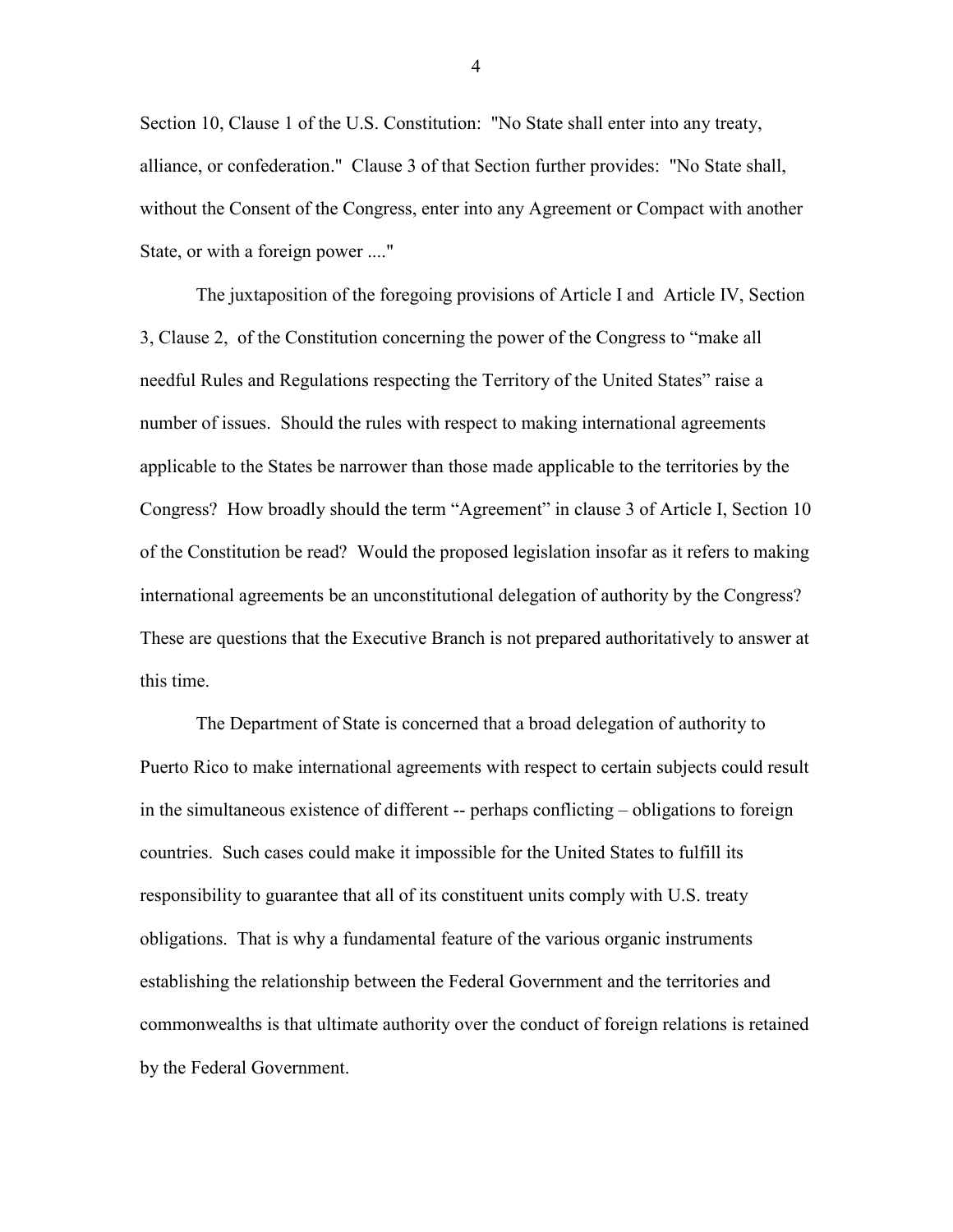This arrangement makes eminent sense, as one can envision the possible consequences of allowing a territory, commonwealth, State, or other political subdivision of the United States to enter into its own agreements. Let me posit, as an example, a hypothetical case in which a U.S. subdivision were to enter into an agreement to maintain information or cultural offices in Saddam Hussein's Iraq. Such an agreement could directly contradict, and interfere with, federal measures taken against Iraq, and at a minimum could embarrass the United States.

Under the current arrangement with Puerto Rico, matters of foreign relations and national defense are conducted by the United States, as is the case with the States of the Union. Thus, any actions by Puerto Rico that have implications on an international level must be consistent with the foreign policy set and pursued by the Federal Government. As a practical matter, this consistency is achieved through consultations with the State Department. In that process, as appropriate, the Department also obtains and coordinates the views of other Federal departments and agencies which may have an interest in any particular proposed activity. Where possible, the Department seeks to accommodate such proposed activity, so long as it is compatible with U.S. foreign policy.

Under the arrangement proposed in the legislation before us, however, Puerto Rico would be granted foreign policy prerogatives that could affect the foreign relations of the United States, and that could yield inconsistent foreign policy commitments and measures of the sort mentioned above. Although the framework calls for a "common defense, market, and currency" (Sec. 2(1)), it also provides that "the Commonwealth may arrange commercial and tax agreements, as well as other agreements, with other countries and belong to regional and international organizations ...." (Sec. 2(5); see also Sec.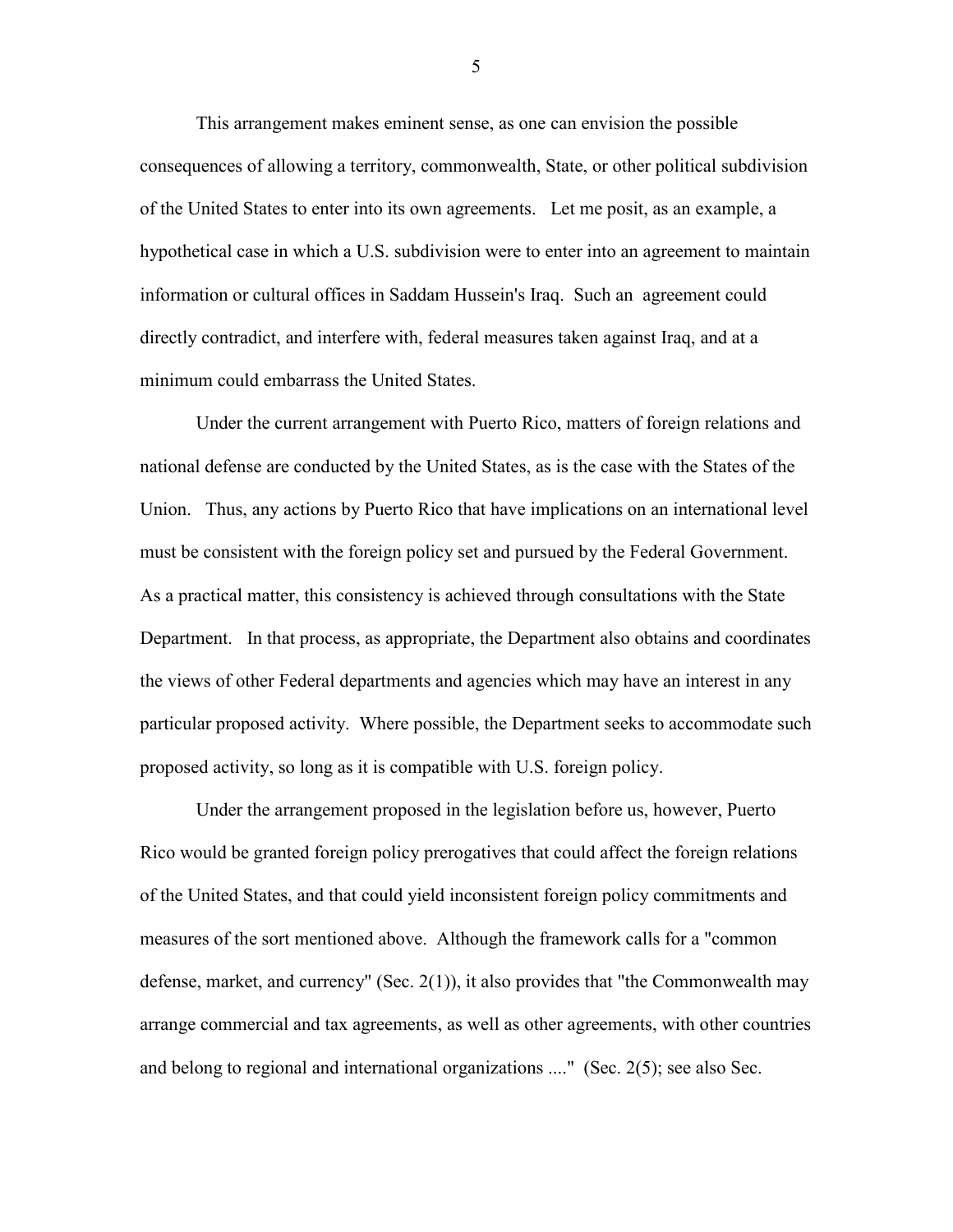3(17)). And although this grant of authority to Puerto Rico in the foreign affairs area is rendered subject to the "defense and security interests of the United States ..." it is not likewise subordinated to the United States' foreign policy interests. Moreover, the legislation contemplates that "the Commonwealth shall control its international trade ...." (Sec. 3(16)), and it is unclear how this provision would be compatible with having Puerto Rico be part of a common market with the United States. The potential for trade policies and measures inconsistent with those of the U.S., and possibly at odds with U.S. treaty obligations, is patent.

In sum, the hybrid nature of the status proposed for Puerto Rico in H.R. 4751 would render it impossible for the United States to maintain a unitary foreign policy with respect to all areas under its control or to maintain cohesive overall control over laws and policies affecting the entirety of the U.S. citizenry. For this reason, the Department of State opposes the provisions of the proposed legislation relating to the foreign affairs powers to be conferred on Puerto Rico, which would be untenable functionally in the overall context of the proposed arrangements for Puerto Rico's status.

### 2) Citizenship Issues

The Department of State opposes HR 4751's attempt to legislate dual nationality for residents of Puerto Rico. Our opposition is grounded in the recognition that the conferral of that status upon the citizens of another nation is wholly incompatible with the notion of sovereignty.

Moreover, our opposition is not based merely on conceptual difficulties in reconciling dual nationality with sovereignty. The United States takes seriously the protection of its citizens in other countries and devotes considerable consular resources to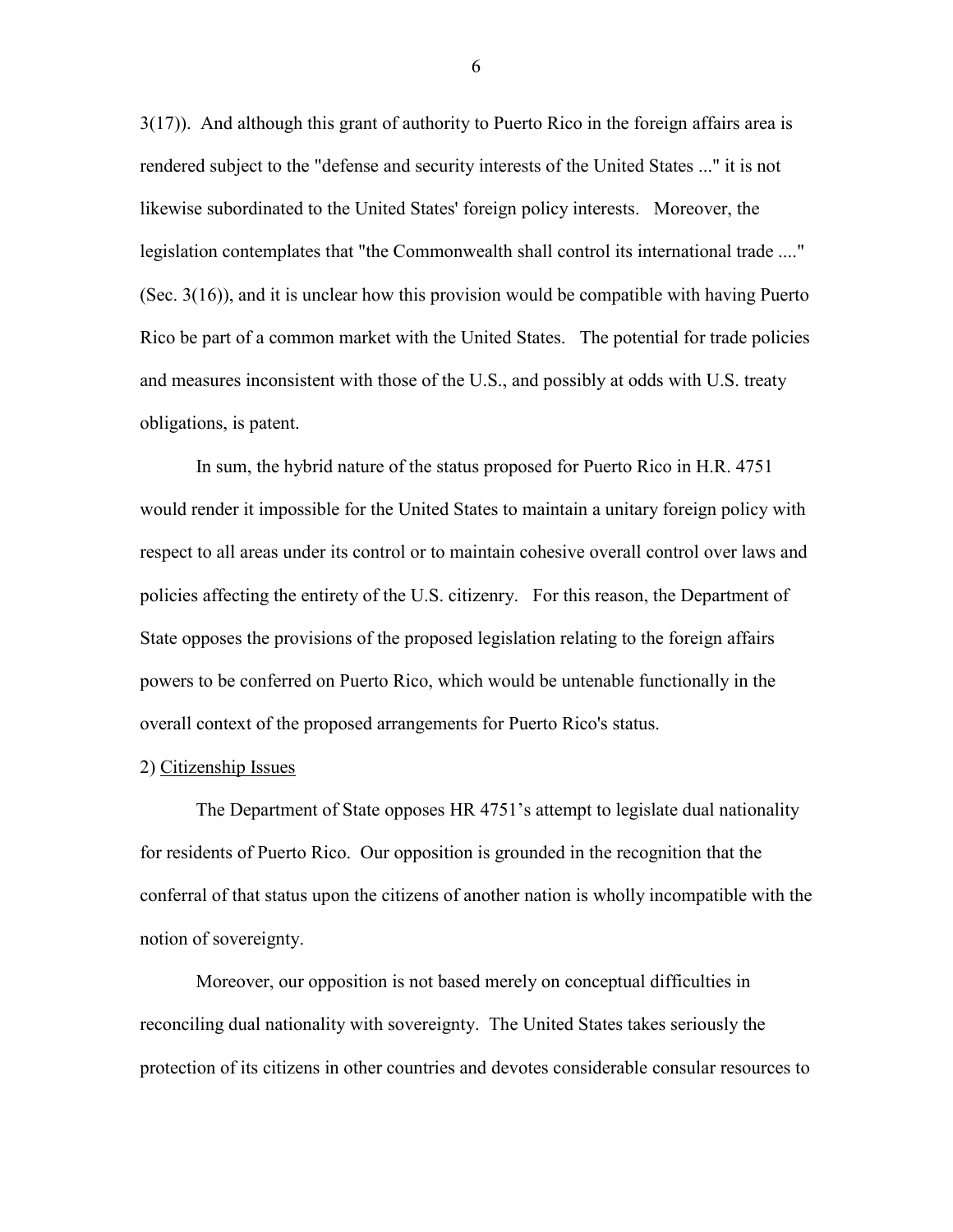assisting them. It is difficult to overestimate the size or complexity of the undertaking that would be necessary on the part of the United States Government to provide consular protection to United States citizens in Puerto Rico in the framework envisioned by this legislation. This is particularly true in light of Sec. 3 para. 13 of H.R. 4751, which states that U.S. citizens living in Puerto Rico would be "protected by all the rights, privileges and immunities conferred upon them by the United States Constitution" as well as the Constitution of Puerto Rico.

Under the proposed scheme, every action or decision of Puerto Rican government officials would be scrutinized to assess its impact on U.S. citizens, and, one could easily presume, challenged based upon considerations of United States law. Our consular officials would be asked to intervene in the day-to-day actions of local government. In this untenable state of affairs, the U.S. Embassy in San Juan, were there to be one, would function as a "shadow government," in effect, ever watchful of the interests and concerns of the millions of U.S. citizens in Puerto Rico.

In addition, given Sec. 3 para. 6 of the proposed legislation, which mandates that all persons born in Puerto Rico receive U.S. citizenship, the United States would be required to confer U.S. citizenship on persons whose admission to Puerto Rico it apparently would not control. This is an unacceptable surrender of sovereignty by the United States with profound consequences since birth in Puerto Rico would guarantee the right to enter, live, and work in any part of the United States.

#### 3) Constitutional Issues

The proposed legislation makes reference to an agreement that the United States would need to enter into with Puerto Rico. The bill indicates that such agreement will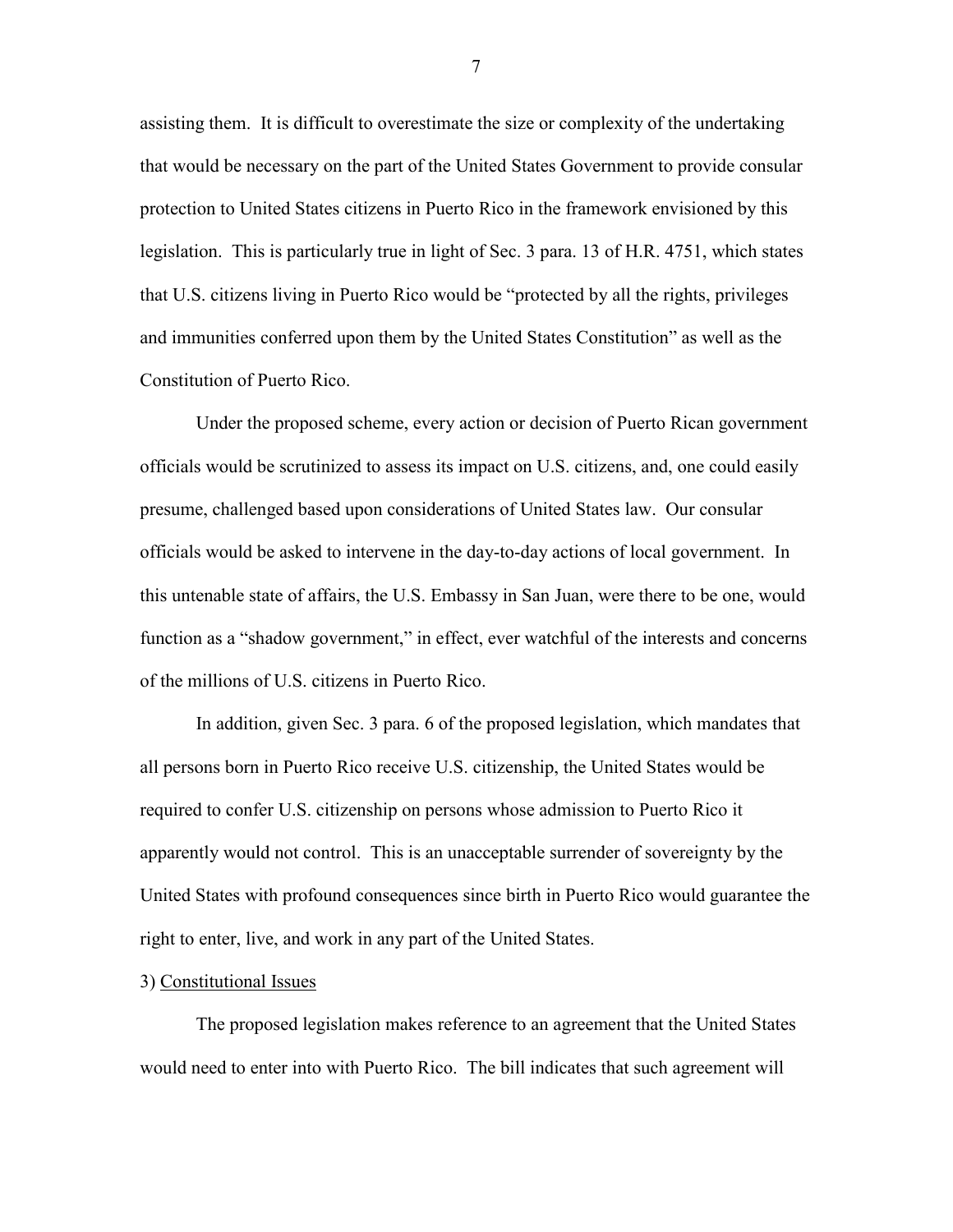not be subject to unilateral nullification or change (see Sec. 1), and it also purports to dictate the structure and size of the U.S. negotiating team (Sec. 3, para. 21), and the dispute resolution mechanism that the parties would need to resort to if a controversy between the parties to the negotiation do not admit of solution (Sec. 3, para. 22). The Department believes that in this regard the legislation would encroach unconstitutionally on the foreign affairs prerogatives of the executive branch conferred on the President by Article II of the U.S. Constitution. The negotiation of agreements with foreign states (which is essentially what Puerto Rico would functionally constitute at the point of the proposed negotiations), including issues relating to the U.S. Government's negotiating team, and the articulation of terms for dispute resolution mechanisms to resolve controversies with foreign states, are essentially foreign relations functions, within the province of the executive branch. The legislation also directs the executive branch to support the entry by Puerto Rico into international organizations, and to "endorse Puerto Rico's participation or membership in agreements ...." Sec. 3, para. 17.

The Department of State therefore would oppose those provisions of the legislation that purport to constitute mandatory stipulations regarding the proposed agreement with Puerto Rico, the negotiation of such agreement, and related issues, as well as the decision of whether or not to endorse Puerto Rico's participation in particular international organizations or agreements, as all of these are matters with respect to which the U.S. Constitution confers responsibility solely on the executive branch.

Thank you, Mr. Chairman. I would be pleased to answer any questions the Committee members may have.